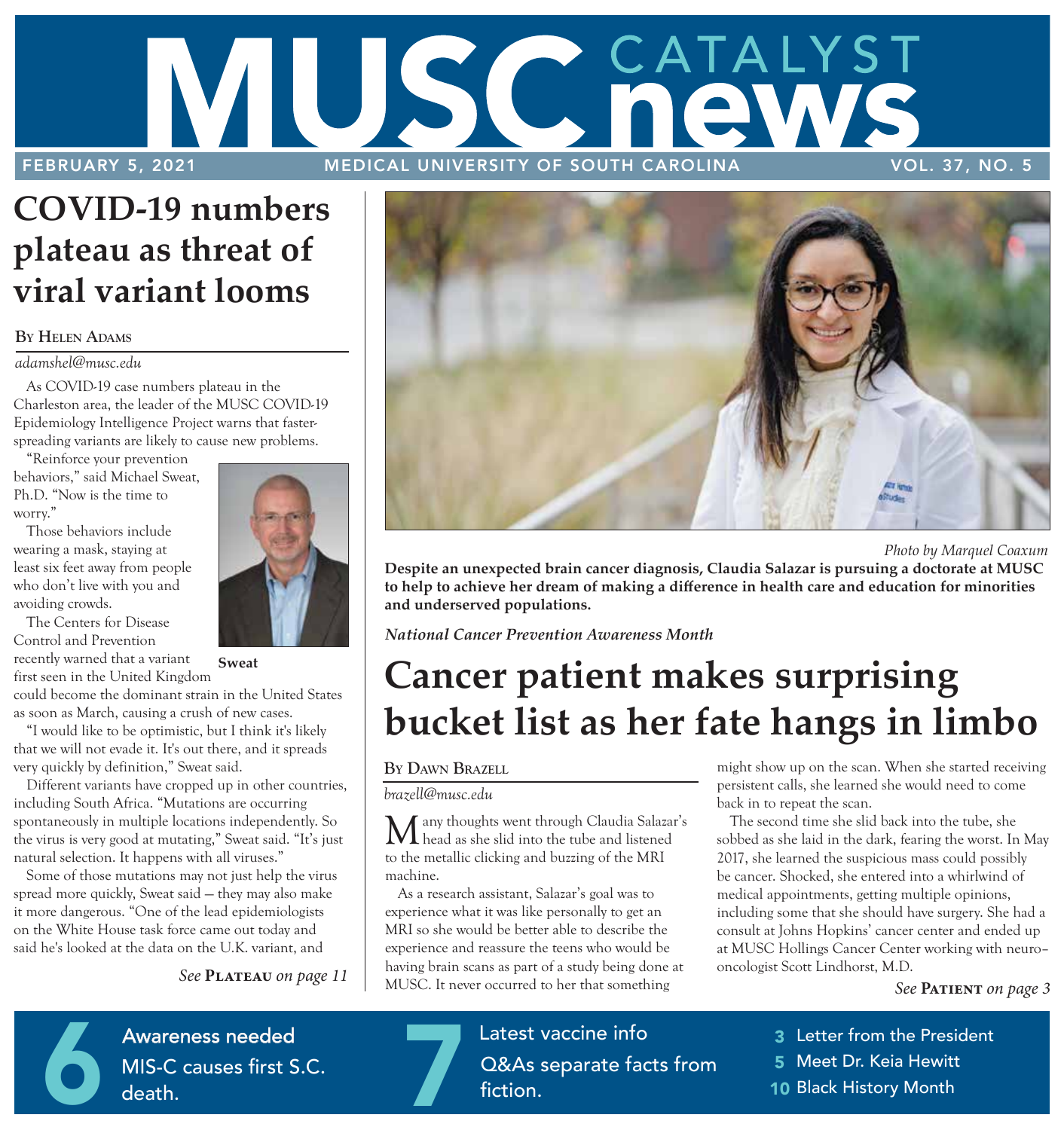# **Q&A with leader of new COVID-19 vaccine trials**

### **BY KIMBERLY MCGHEE**

*mcgheek@musc.edu* 

Patrick Flume, M.D., an MUSC  $\Gamma$  pulmonologist who co–led the

AstraZeneca vaccine trial that recruited more than 650 people in Charleston answers questions about the Novavax and Johnson & Johnson/ Janssen vaccine trials that **Flume**  just launched in January. Flume



also co-directs the South Carolina Clinical & Translational Research Institute, the mission of which is to speed research breakthroughs, such as the COVID-19 vaccines, into the clinic.

The Novavax and Johnson & Johnson/Janssen trials will be recruiting 600 participants each in the Charleston area, and participants will be compensated. Flume would like to recruit clinical trial participants who reflect the diversity of the population.

"We need a broad mix of people to participate," said Flume. "We need young and old, men and women, Black and white, Hispanic and non–Hispanic."

Such diversity helps to ensure that the

vaccine, once released, will work in all of these groups.

"If we do a study in all young white people and the drug works, will it work in an older Black person?" asked Flume. "Probably, but I would feel a lot more confident about that if we had these people in the study."

To learn more about joining one of the COVID-19 clinical trials, visit the COVID-19 clinical trial website, contact the COVID Vaccines Research Team at covidvaccine@musc.edu or fill out a Vaccine Study Interest Form.

## **COVID-19 Vaccines QAs**

**Q. How do COVID-19 vaccines work, particularly those in clinical trials at MUSC?** 

The bottom line with vaccines is you're trying to give to the body the protein for which you want it to form an antibody. For the COVID-19 vaccines, that's the spike protein on the coronavirus that it uses to bind to host cells. The authorized Pfizer and Moderna vaccines use messenger RNA, which provides a template for building the protein and gives it to the cells so that they can crank out the protein. The AstraZeneca and Johnson & Johnson/Janssen vaccines puts a protein message into a harmless viral vector that can harness the cell machinery to start cranking

### **Editorial Office**

MUSC Office of Public Affairs & Media Relations, 135 Cannon<br>Street, Suite 403C, Charleston, S.C.,

**Editor:** Cindy Abole *catalyst@musc.edu* 

The MUSC Catalyst News is published bi-monthly. Paid<br>advertisements, which do not Street, Suite 403C, Charleston, S.C., performance and endorsement by MUSC 29425 or the state of South Carolina, are handled by Island Publications Inc., 843-792-4107 Moultrie News, 134 Columbus St., Fax: 843-792-6723 Charles ton, S.C., 843-958-7480, 958-7384, 958-7488 or 937-7489. E-mail: *advertising@* 



 *Photo Provided* 

**MUSC's COVID Vaccines Research Team recently launched the COVID-19 vaccine trials with Novavax and Johnson & Johnson/Janssen, with more than 600 participants from the Charleston area.** 

out the protein. The Novavax vaccine just gives the protein itself and ties it to a nanoparticle. So they're all different platforms trying to achieve the same goal: introduce the protein into the body so that antibodies can be formed and other parts of the immune system can be activated.

If the authorized Pfizer and Moderna vaccines are so effective, why do we need to continue to develop new vaccines?

First and foremost, we need more vaccine. We just don't currently have the volume of the drug we need to do broad-scale vaccination. To get people vaccinated across the nation and the world, we need more options, and we need options that don't present the logistical challenges, such as the ultracold freezers, that the authorized vaccines do. If we were getting news right now that AstraZeneca hit, and Janssen and Novavax hit, and we were going to have a lot more vaccine available and it would be easier to administer, we'd be in much better shape.

*Note: Johnson & Johnson reported efficacy findings after this interview was conducted.* 

### **Q. What else can these trials teach us about the vaccines?**

The more people who enroll and the more diverse the population, the more certain we can be that the vaccine will work for American men and women of every race and ethnicity. We will also ultimately need data on groups such as pregnant women and children so we can have a better understanding of how the virus affects these groups and whether or not it's safe to vaccinate them. We may miss such crucial data if it is not collected in a formal, systematic manner, as it is in a study.

### **Q. If I participate in the study, can I still get an authorized vaccine when I become eligible?**

Half of those in the Janssen and two-thirds of those in the Novavax trial will receive the vaccine, and the rest will receive a harmless placebo that does not contain any vaccine. If trial participants become eligible for an authorized vaccine, there is a mechanism for telling them whether they received the vaccine or a placebo. Those who received a placebo could then obtain a vaccine but would remain in the study.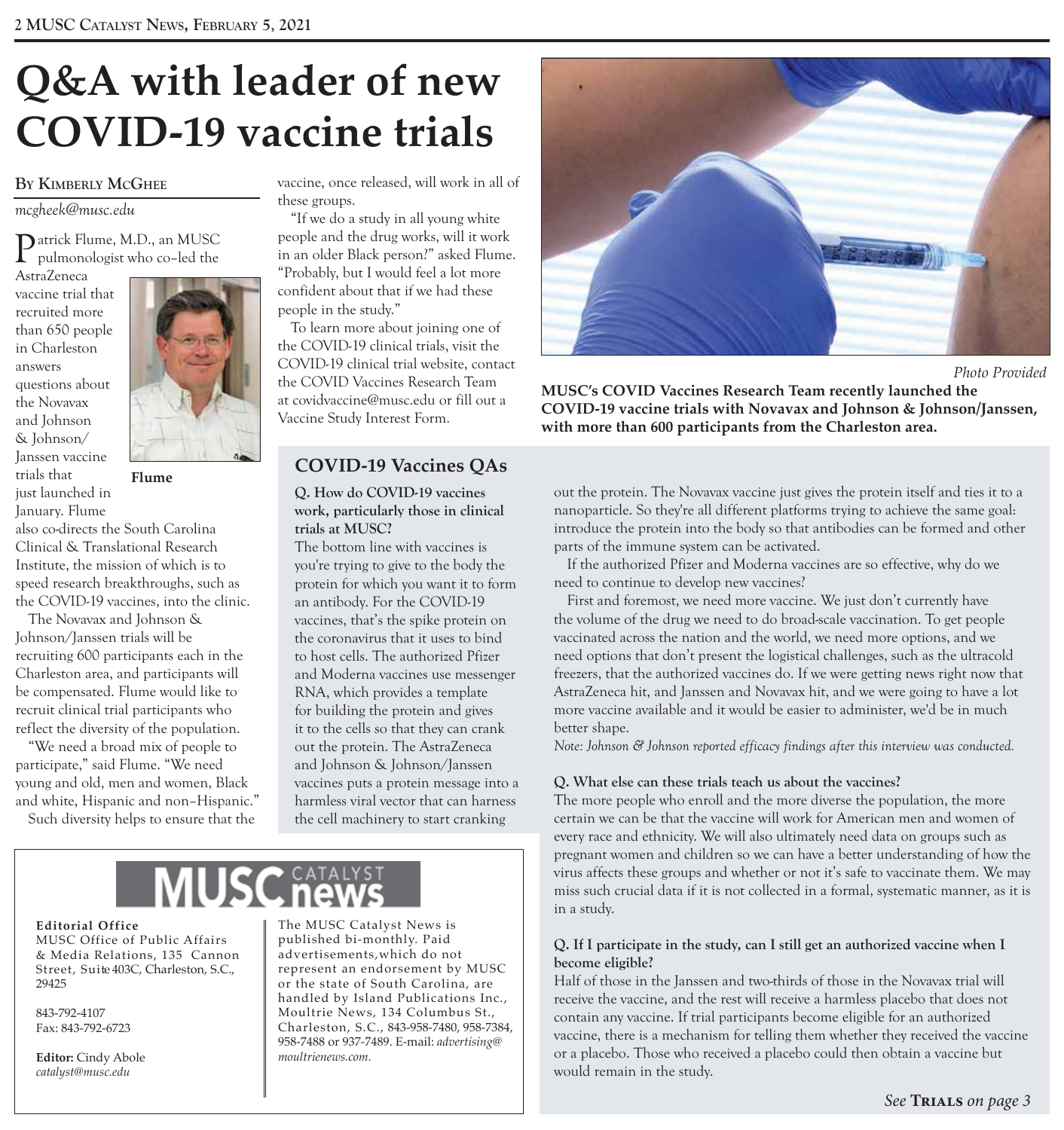# Letter from the  $\rm \textbf{P}$ RESIDENT

Dear MUSC family,

On Feb. 8, eligible employees of MUSC will receive an email invitation to participate in our annual enterprisewide Press Ganey employee engagement survey. All employees hired before Nov. 9, 2020 are eligible to participate in this year's survey.

The survey takes about 10 minutes to complete. You can speak freely and know that your input will remain anonymous throughout the process. Automatically, your survey results go directly to Press Ganey, are de-identified and then returned to MUSC, so any information that you have shared stays truly confidential. The survey will remain open until Feb. 22 at 5 p.m.



**Cole** 

Our organization faced unprecedented challenges in 2020, and I was proud to witness all the ways that you have risen above and beyond those challenges. Now, perhaps more than ever, your input is needed about what is going well and what needs improvement at MUSC. This survey gives your individual voice a platform to provide your ideas – please use it.

We appreciate your time and look forward to hearing your thoughts. Thank you for all that you do on a daily basis to change what's possible for those we serve.

Yours in service,

*David J. Cole, M.D., FACS MUSC President* 

### $\int$ **RIALS** *Continued from Page Two*

### **Q. If I participate in the study, do I still need to wear a mask and follow social distancing guidelines?**

Yes, definitely. Not everyone in the trial will receive the vaccines; some will receive a placebo. But all participants should continue wearing masks and taking other precautions to prevent transmission. When we do these vaccine studies, we are not testing people to see if they get infected, only if they develop symptoms. Vaccines can give you benefit by preventing infection or preventing serious consequences of infection, and either one is a win. We know the Pfizer and Moderna vaccines prevent serious disease – we are still gathering data to determine whether AstraZeneca, Johnson & Johnson/Janssen and Novavax vaccines do so. But we don't yet know whether any of them prevent vaccinated people from getting the virus and passing it on.

When we started the AstraZeneca vaccine trial, we told people that this is not like the old Off commercials where the guy sprayed his arm with Off and stuck his arm in a container full of mosquitos. That is not what we are trying to do. We are not giving the vaccine and then telling people that they can go out there and mingle.

We'll get to a point when we don't need the masks and other precautions only when many more people have been vaccinated and the infection rate gets really low. When you see that positivity rate out there at 20-30%, we are a long way away from that. Until then, everyone needs to stay disciplined, including those enrolled in clinical trials.

## $\textbf{PATH} \quad \textit{Continued from Page One}$

The final verdict was to do active monitoring — a painful process of watch and wait — and hope for the best.

Lindhorst said there was a possibility that the mass could be benign or a low–grade glioma, which is a primary brain tumor that starts in the brain and infiltrates normal brain tissue, making it impossible to remove it entirely with surgery. The type of tumor can't be confirmed without a biopsy, but since the mass is small and not growing or causing her symptoms, they have decided that the risk of surgery, such as bleeding and neurologic deficits, isn't worth it for now.

It's a tough position to be in, but Lindhorst notes that Salazar, 27, is a delight. "She is highly intelligent and inquisitive and comes armed to each visit with useful insights about her plan of care. We work together to manage her case as partners."

When he learned that she wanted to share her story to help others and shed light on health disparities in neuro-oncology, and in cancer in general, he wasn't surprised. Salazar knows all too well how research is essential to all fields in cancer care, especially in neuro–oncology.

"While there have been many advances over the last 20 years in understanding the basic biology of brain tumors, of which there are more than 120 distinct types, translating that understanding into new treatments is a long and difficult process that requires a vast amount of resources and often decades of efforts, moving clinical trials forward," he said.

"Having an ambassador such as Ms. Salazar, with a background in research and health disparities, which also occur in brain tumor patients, is invaluable."

### **CHAMPION FOR THE UNDERDOG**

Salazar's brain tumor has her focusing on ticking off items on her bucket list, such as her passion for travel, as much as her finances will allow. She's doing this while pursuing

a doctorate in biomedical science with a specialization in neuroscience. Some ask her why, as a first–year graduate student in the College of Graduate Studies at MUSC, she doesn't just quit the challenging coursework and have fun.

It has crossed her mind, but one of the most important items on her list — her driving dream — is to be a researcher who can make a difference for other minorities like herself. Besides, the one thing Salazar is not is a quitter.

When she came to San Francisco at age 8 with her parents from Ecuador, no one in her family spoke English. Even though her mom had been born in New York, she returned to Ecuador when she was too young to learn English. Salazar remembers growing up with parrots in her backyard, surrounded by an incredible biodiversity. She lived close to Quito, which sits high in the Andean foothills near the Amazon rainforests.

There was the cultural shock of moving to the United States and also economic challenges. Her parents decided to make the move to the U.S. to start a new life with only \$400 and the clothes on their backs. She remembers being shocked at watching her dad in a checkout line figure out that he couldn't barter with eggs to pay for their bill. Her family "couch surfed" for a while and gradually got on their feet, eventually making the move to Summerville, S.C.

Certain experiences made lasting impressions on her. She struggled to keep up with classwork in a language she didn't initially understand. She remembers early on how the family rationed water, keeping a bucket outside for rainwater to reduce the bill. Her parents took whatever jobs, sometimes multiple, to be able to support the family. She and her brother watched out for each other.

Salazar considers herself a converted Southerner at this point, blessed to have such hardworking parents who never let on to how much stress they must have felt. She worked hard, too, learned English and graduated from Summerville High School. The first in her family to attend college, she pushed through tough times at Winthrop University — times when she doubted herself and felt like giving up.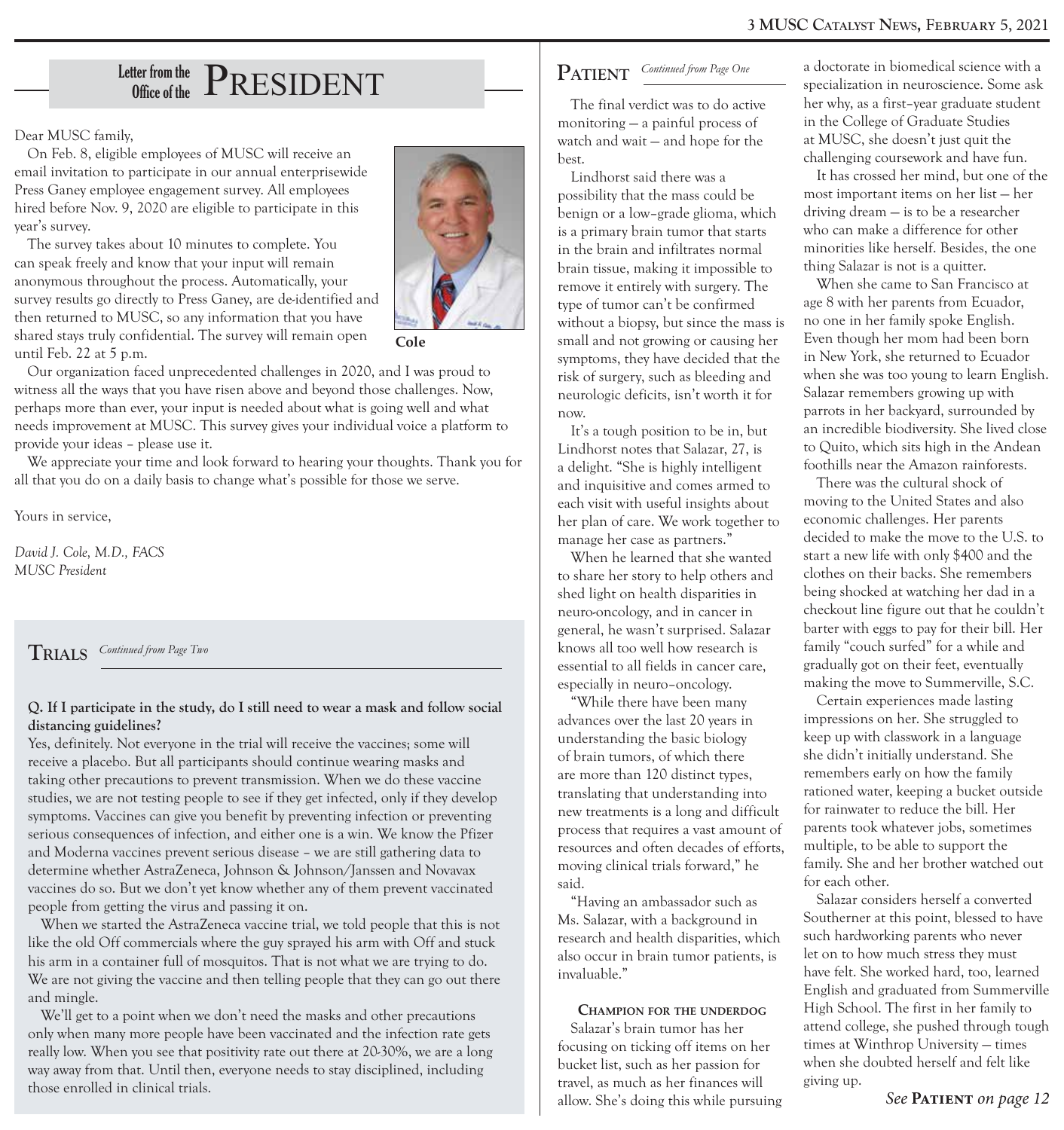# **'Giving Back' to the ones who give so much to us**

### **BY BRYCE DONOVAN**

### *donovanb@musc.edu*

There's no question, hospitals can be a scary place. After all, we aren't usually there under the best of circumstances. But sometimes those feelings of fear and uncertainty can turn into hope and optimism. Miracles – big and small — happen every day at MUSC Health. Broken bones are set. Wheelchairs are left behind. Cancer is defeated.

And when these glorious acts of fate happen, many times with them comes a family filled with gratitude. And they want to say thanks. Thanks to the doctors, nurses and others who cared for them during their stays at MUSC. Thanks in a way that goes beyond words. These thanks are why the MUSC Giving Back Program was established 10 years ago.

Sometimes donors direct their gifts to particular areas, but other times, they just want the hospital to use their

donations to improve the level of care at MUSC. People can make these donations at any time during the year. But once a year — typically for a few weeks in July — dozens of programs within MUSC submit proposals for needs or wants in the form of hospital upgrades, new equipment, new and expanded patientcare programs, patient education materials and continuing education for caregivers, which are then allocated from the Giving Back funds.

This year, 11 grants totaling over \$14,000 were awarded to different programs within the hospital and university. When it comes to which proposals are accepted, program chair Stephanie Taylor, explained that the committee has a hard time choosing between so many worthwhile projects.

"There are certain programs where these donations have the most impact and those are the projects we're looking at. Obviously, we wish we could accept them all."



 *Photo by Sarah Pack* **One of the programs to benefit from the MUSC Giving Back program is Arts in Healing, which uses visual arts and music to provide therapy to patients.** 

### **2020 MUSC Giving Back grant recipients**

### *Ellie's Way legacy kits* **Palliative Care — Awarded \$2,000**

Legacy work is the practice of providing memory making and transitional objects to those losing a loved one or to patients and families coping with prolonged hospitalizations. At end of life, it both honors people and aids in healthy bereavement by creating an enduring, tangible connection. For those dealing with chronic illness and/or long hospitalizations, legacy work provides comfort and bonding to loved ones for whom patient visits may be limited.

Ellie's Way kits are packed with crafts and supplies for making keepsakes that help patients and their loved ones to feel connected even when they're apart.

Included in the kits are glass stones that can be customized with a thumb or fingerprint on the back. When families are separated by illness, patients can rub the stones to feel close to their families. Families sometimes use them to pray or send positive thoughts to their loved ones. For some families, the stones can help them to cope with the loss of their loved ones.

### *Comfort Kits*  **Volunteer Services — Awarded \$2,000**

Comfort kits are a valuable resource for families who come to the hospital for an emergency as well as for those who are here for extended stays. The kits include personal necessities, such as shampoo, conditioner, lotion, toothbrush and toothpaste, a comb, pen and paper, soap and an emery board. Each kit bag is hand sewn by the Pimlico Ladies Club. A grant of \$2,000 will supply 1,250 comfort kits.

### *Fidget toys for children in foster care* **Pediatric specialties — Awarded \$600**

Sensory/fidget toys can very often help children in foster care cope during medical appointments and other stressful life events at the Foster Care Support Clinic. The grant will help purchase 30 sensory fidget toy sets and help more than 300 patients.

### *Drawn together*

### **Arts in Healing — Awarded \$2,000**

Studies show that stuffed animals provide children with comfort and companionship. Children practice all sorts of skills with their stuffed animals. They teach, talk and take care of them and in so doing, rehearse everything they have learned through observation. These special plush friends often remind the child of home and provide a sense of security.

The Arts in Healing team will use the grant to

buy premade stuffed animals and fabric markers the children can use to color, draw or write about their feelings on the animals. The grant will help them to serve up to 320 families.

### *Therapeutic activity supplies* **MUSC Shawn Jenkins Children's Hospital Emergency Department — Awarded \$1,500**

The grant will help the Emergency Department at the MUSC Shawn Jenkins Children's Hospital to build activity carts for pediatric patients and patients with sensory needs, such as autism spectrum disorders. The carts will include questionnaires, sensory toys, books and stuffed animals to help these patients to feel engaged and more comfortable in their new environment.

### *Sensory stimulation materials* **Senior care unit, Institute of Psychiatry — Awarded \$1,490**

The senior care unit at the Institute of Psychiatry provides short-term care for adult patients with a broad range of mental health disorders. They will use the grant to buy a cordless sound machine, a cordless diffuser for aromatherapy and oils, various activity/ sensory stimulation lap pads, an herb garden kit,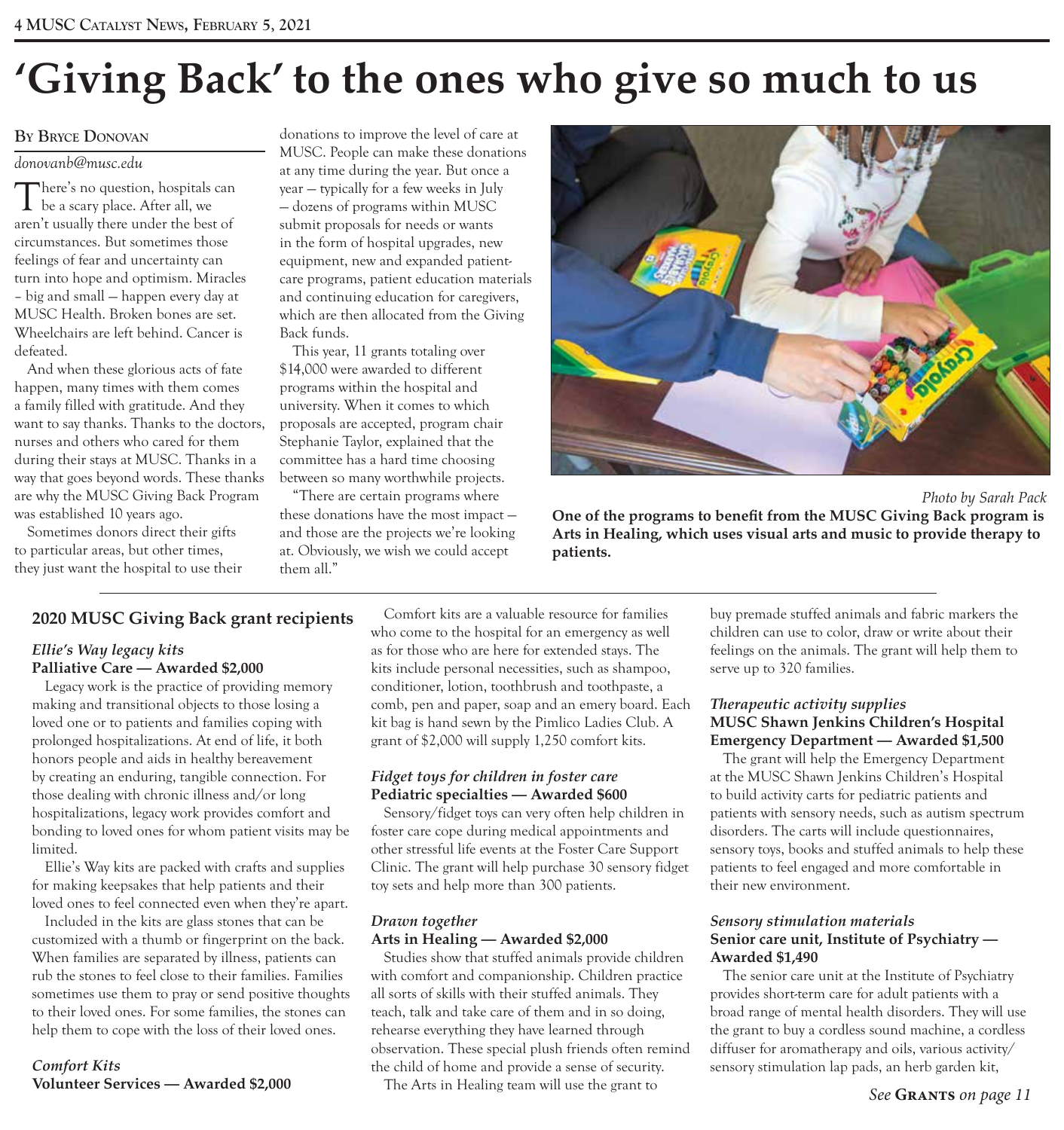## MEET KEIA



**Keia V.R. Hewitt, M.D.** 

**Department; Years at MUSC** *Department of Emergency Medicine— MUSC Health Lancaster Division; Almost six months* 

### **How are you changing what's possible at MUSC**

*By focusing on high–quality care and patient safety and supporting the needs of our care team members in the Emergency Department* 

### **Who inspired you to go into medicine**

*My father. He encouraged me to embrace the power of the mind to diligently pursue my goals.* 

**What music is in your player right now** *John Coltrane, Odesza & Meshell Ndegeocello* 

### **Hobbies**

*Reading, collecting African American art and running* 

**A New Year's resolution you want to keep** *To be more charitable this year by supporting organizations that align with my personal mission statement* 

### **Famous quote**

**"***Education is the most powerful weapon which you can use to change the world."*

 *— Nelson Mandela* 



## **Conversation Café** 2/10/21 @ 1pm



# The MUSC Arboretum

Find out more about sustainability on our 90 acres with an inventory of over 2500 trees ranging from ancient live oaks to new fruit saplings

# **MOVE MORE CHALLENGE**

### LET'S GET MOVING MUSC!

- Start or join a team at Step 1: www.LowcountrySCHeartWalk.org/MUSC2021
- Step 2: Download the free Heart Walk app and login with your username and password.
- Step 3: Once the challenge launches, you'll have 30 days to log your minutes. See if you can reach 150 minutes a week! Any way you move counts! You can walk, dance or even vacuum to stay moving.
- Step 4: Join us on Celebration Saturday (February 27th), as we celebrate the results of the challenge and what we have accomplished together as a community!

### **TIPS TO MOVE MORE**

- . Put the screens on hold. Instead of heading right for the TV after dinner, take a walk, practice a sport, or play a game of hide-and-seek.
- · Clear some space, put on some music, and take a dance break! . Tune into fitness during TV time. Walk or jog in place or on a treadmill, lift
- weights, or do yoga while you watch your favorite shows. . Get your garden on. Gardening, mowing and yard work are a great way to get active outdoors.
- · Create an at-home circuit workout without any special equipment.
- Learn more ways to add activity to your routine at heart.org/HealthyForGood

Simply download the Heart Walk app and GO!

Raise funds AND raise heartbeats



## 3rd Annual MUSC Septima P. Clark Poetry Contest & Awards Reception

Celebrating the poetic achievements of local youth and the legacy of a national hero



Submissions accepted from January 18, 2021 to March 15, 2021

Theme: Life During COVID-19

Virtual Awards Ceremony: April 30, 2021, 6:00 pm via Zoom

Registration is required. See link above for more.

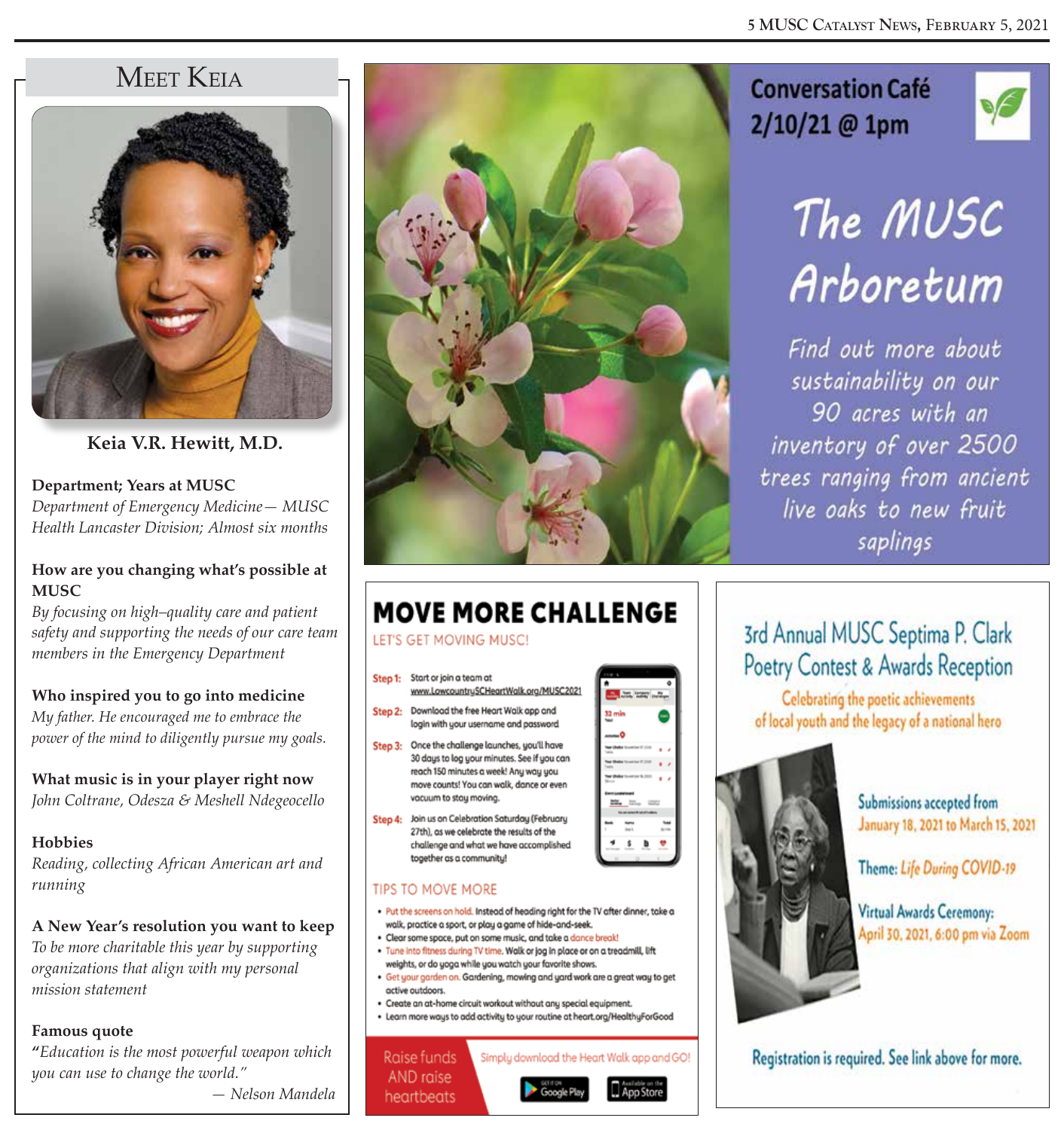# **Doctors push for awareness of MIS-C as S.C. marks first death from COVID syndrome**

### **BY LESLIE CANTU**

### *cantul@musc.edu*

As South Carolina marks its first death from multisystem inflammatory syndrome in children, or MIS-C, doctors from MUSC Children's Health have a simple message for parents:

If your child has a fever for more than three days with no obvious cause, ask the child's doctor if it could be MIS-C.

MIS-C is a complication of COVID-19. It remains rare. As of Jan. 8, there have been fewer than 1,700 cases and just 26 deaths reported nationwide. Unfortunately, because it is so rare, doctors sometimes don't consider that a child could be suffering from MIS-C.

Many of the children who have been treated at the MUSC Shawn Jenkins Children's Hospital ended up there because they became incredibly ill after going to emergency rooms three, four or five times without anyone raising the possibility of MIS-C, said Allison Eckard, M.D., division chief for pediatric infectious diseases at MUSC Children's Health. She is also leading a study at MUSC investigating a novel therapy to treat children with MIS-C who have developed cardiac complications. And as the number of COVID-19 cases increases across the state, the number of children with this rare complication is bound to rise as well.

"Yes, this is very rare, but the more COVID there is in the community, the more cases of MIS-C we will see," Eckard said.

MIS-C is a delayed inflammatory response to the novel coronavirus. The body overreacts and sets off a cascade of inflammation that can overwhelm the organs, she said. Some patients might





### *Image Provided*

**Although MIS-C remains a rare complication of COVID-19, doctors say it shouldn't be overlooked as a possibility if a child has a prolonged fever with no obvious cause.** 

not even realize they had the initial coronavirus infection because it was so mild.

MUSC Children's Health has treated 16 patients for MIS-C. All have ultimately done well, although a number of them were sick enough to require intubation or treatment with ECMO, a machine that does the work of the heart and lungs.

A key point, Eckard said, is that most of the children were perfectly healthy before coming down with MIS-C. Only one child had a preexisting condition, and Eckard thinks that condition probably didn't factor into the MIS-C diagnosis.

"We don't know which children are going to have more severe MIS-C than other children, and not all of them are this sick, but most of them require hospitalization and some amount of therapy. And the sooner the therapy, the better," she said.

Christopher Pruitt, M.D., medical director of the Emergency Department at the MUSC Shawn Jenkins Children's Hospital, echoed Eckard's message that parents should ask about MIS-C if a doctor doesn't bring it up.

Because fevers are so commonly seen in emergency rooms and urgent care centers, and MIS-C is so rare, it's a diagnosis that often isn't top of mind for providers, he said.

"We see so many kids with fever

that we really have to actively flip into that mindset of thinking of MIS-C as a diagnostic possibility," he said.

In addition, the understanding of and guidelines for dealing with MIS-C continue to evolve as doctors and scientists learn more.

"There's no gold standard for diagnosing it. It's a constellation of clinical symptoms, along with lab tests, along with indication of recent COVID infection, but some of those things may be absent depending on the case," he said.

Pruitt said Emergency Department doctors at MUSC Children's Health are always available for consultation if community providers have questions.

"If you have concerns, just call," he said.

The average age of a MIS-C patient is 8 years old, but the syndrome has been diagnosed in babies and young adults up to 20 years old.

Parents should also consider MIS-C if there's no explanation for a child's illness, Eckard said.

"They know their children the best," she said. "If their child is not acting right, has a rash that is different than they've ever had and particularly if he or she has a high fever without an obvious reason — parents need to ask their provider, 'Is it possible that my child has MIS-C?'"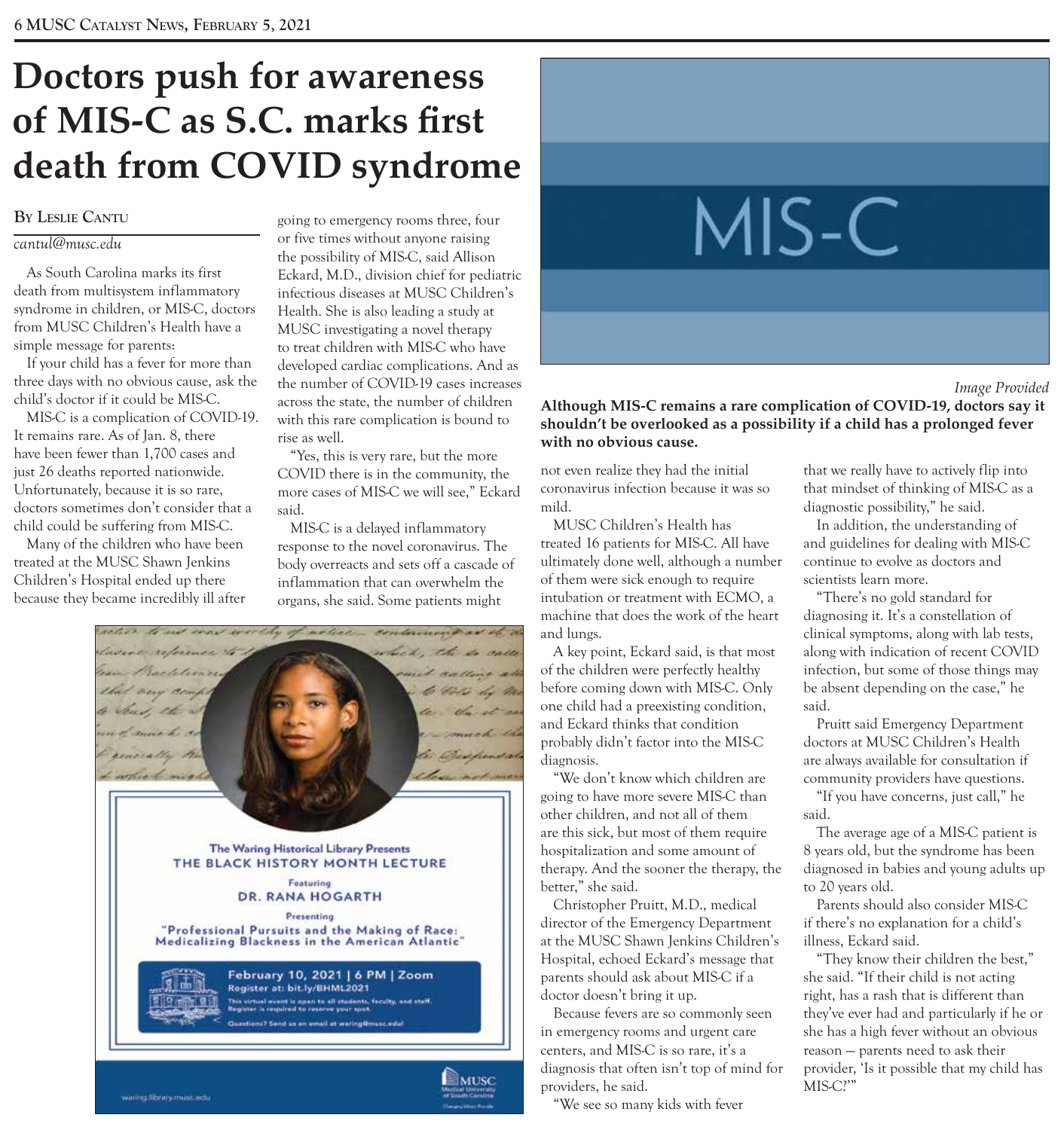## **What you need to know about the COVID vaccine?**

MUSC clinical and research specialists in vaccines and infectious disease weigh in on the most pressing issues related to COVID-19 and vaccination. Danielle Scheurer, M.D., is MUSC Health System's chief quality officer and Krutika Kuppalli, M.D., is an infectious disease expert at MUSC. The following is a condensed compilation from several recent articles that can be found in their entirety on the MUSC Catalyst News digital platform at web.musc.edu/about/news-center.

### **Q. How do I know which brand of vaccine I got?**

**Scheurer:** Quite simply, MUSC only administers the Pfizer vaccine. Long-term care facilities and chain pharmacies like Walgreens and CVS are the only ones in South Carolina using the Moderna vaccine. Everything else is Pfizer (at least for now).

### **Q. What have our two most recent quantities of vaccine been? Are we trending up?**

**Scheruer:** Right now, we're receiving about 80% of requested vaccine. (Note: Two weeks ago, MUSC got 30% of what it asked for.) Yes, we've lowered the number we're requesting, but we're still hoping for at least 12,000 doses a week. Last week, we got 9,000, and this week, we think we're getting 10,000. Like I've said before, it's a moving target. Typically, toward the end of the week, we get a tracking number that tells us how many cases we're getting. It's not an exact number, but it gives us a bit of a ball park.

### **Q. Doses are one thing, but does MUSC have enough syringes and other necessary equipment?**

**Scheurer:** There's always one thing that is a pain in the neck, and right now, syringes-needles are the one. So it's the new bottleneck. I think one of the reasons we're in this situation is because even though we've found that there might be as much as 20% more doses in each shipment than we thought at the very beginning, the government is still giving the related equipment (gloves, syringes, etc.) based off the assumption of five doses per vial.

### **Q. How long after the second dose does it take for the vaccine to start fully working?**

**Scheurer:** For the Pfizer vaccine, it's seven days after the second dose. Moderna is 14. But that's just when those companies decided to test the people involved in their trials. It could be sooner than that but just to be safe, after that amount of time you should be good to go.

### **Q. How long does the vaccine actually last?**

**Scheurer:** Obviously we don't know for certain, but there is some data from early clinical trials that those who received the vaccine had antibodies up to eight months out. Keep in mind, that's just as far as we've gotten with being able to collect data. It could last way longer, but right now, that's what we know.

### **Q. Can people get the second shot inside the 19-day window if their schedules necessitate?**

**Scheurer:** I would definitely advise against that. This is a little unusual to have a booster so close after the initial dose, but we're in a race against time here. The vaccine manufacturers want to help to speed the process up. So typically speaking, three weeks is super early for a second dose of a two–step vaccine. In other words, you're better off going late (beyond the 23 days) than early, for lasting effect.

### **Q. What do people without computer access do if they need to sign up for the vaccine?**

**Scheurer:** Starting this week, we will open a 24-hour call center. So people are welcome to call 843-876-7227 to schedule their appointments. Those with internet access can always go the route of muschealth.org/vaccine.

**Q. We've talked about this before, but how worrisome is the new COVID-19 South African strain, or "variant"? And is Pfizer going to need a booster?**  Scheurer: It's a real concern. We know it's more contagious. And there is evidence that the vaccine is less efficient against it. It's kind of like the flu in the sense that the vaccines don't tend to be an all or none proposition — there is a gradation of effect. Maybe you have symptoms, but they're not as severe. Maybe your body doesn't fend off the virus as quickly. You are almost always going to have some level of protection, having received the vaccine, but we just can't really say how much. That said, right now there is no evidence that any of these variants render any of the vaccines completely ineffective.

### **Q How did we find out about these variants popping up in South Carolina?**

**Scheurer:** The South Carolina Department of Health and Environmental Control, or SC DHEC, said that they are doing surveillance for variants every week. But my understanding is it's a very small number of samples that they randomly screen. On top of that, they aren't the only ones in the state running COVID samples anymore. So their screening doesn't even draw from all of the cases in South Carolina. It's just a small fraction. So for this South African variant to show up is a legitimate concern.

### **Q. Speaking of scheduling, I'm hearing from several people who are having a tough time with cancellations. Some don't know where or who to reach out to and some don't have MyChart accounts. What should they do?**

**Scheurer:** First off, I appreciate how conscientious people are. They don't want to hold appointments from somebody else. Just know we have a feature to see if somebody has double booked a dose, and we're able to contact them. That said, if anybody has any concerns about double booking or not being able to get a second dose scheduled, they can call 843-876-7227 or visit muschealth.org/vaccine. Additionally, I get it if some people don't want to sign up for a MyChart account just to get a vaccine and there's a way to bypass it simply by choosing 'check out as guest.'

### **Q. If somebody has already gotten COVID-19, should they still get the vaccine?**  Scheurer: It's not a perfectly simple answer, but yes, they're eligible for the vaccine, and there's no medical reason why they shouldn't get it. But given the shortage, we're telling everybody who falls into Phase 1a that it's OK to wait 90 days postsymptoms to schedule your vaccine because natural immunity lasts at least that long.

### **Q. What would you say to people who are hesitant to get vaccinated once they are eligible?**

**Kuppalli:** There's a lot of vaccine hesitancy still, a lot of people with questions about the vaccine. I sit on a number of national panels where we talk about this reluctance. With the Pfizer-BioNtech and Moderna vaccines, you have a perfect storm where a vaccine was created in record time using a novel platform messenger RNA (mRNA) — that people don't understand.

People who are not in science hear that the vaccines were developed in record time and worry that corners were cut at the cost of safety and efficacy. That's not the case. The vaccines were authorized quickly in part because researchers were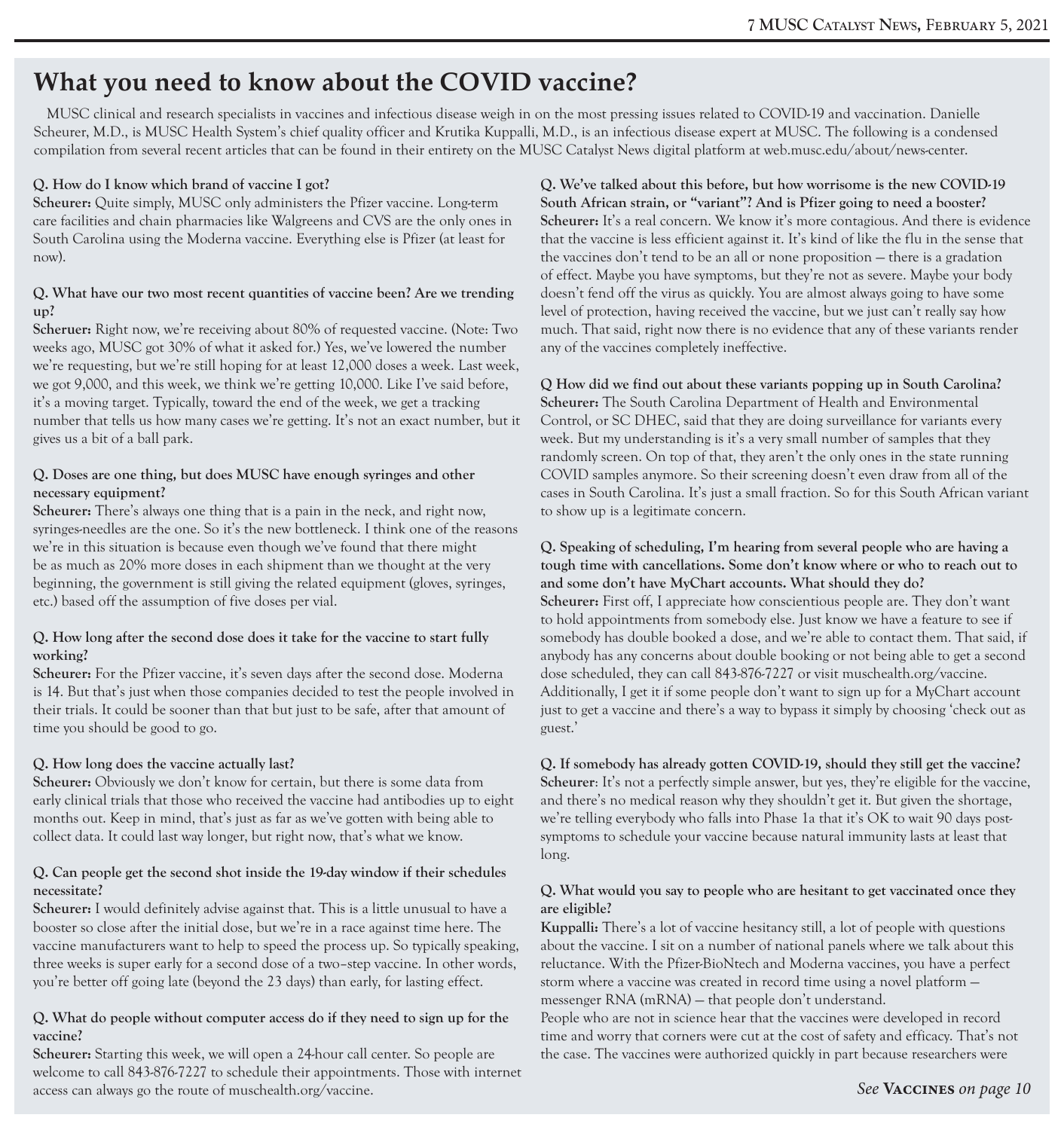# **MUSC launches five-year strategic plan: OneMUSC**

### **BY LESLIE CANTU**

### *cantul@musc.edu*

COVID-19 forced organizations across the country to reshape their plans. At MUSC, however, the pandemic only strengthened leaders' resolve to move ahead with a bold strategic plan that builds upon the institution's past five years of work under Imagine MUSC 2020.

OneMUSC, the new roadmap that will guide the vision for every individual at MUSC, was previewed on Jan. 25 and will launch upon the final review and approval of the MUSC Board of Trustees.

"The future we desire for our patients, students and ourselves demands that we boldly pursue excellence during what is clearly one of the most pivotal points in our transformational journey," said David Cole, M.D., FACS, president of MUSC, during the live–streamed event.

During the interactive presentation, employees were asked to share one word that encompassed their early feelings about OneMUSC. Words like unity, teamwork, excited, respect, encouraged, all–us flashed across the screen faster than event emcee, Heather Woolwine, could even read them.

OneMUSC, Cole explained, seeks to break down the silos of the tripartite aspects of MUSC – research, clinical care and education – in order to develop even more collaboration and innovation in service to our purpose of preserving and optimizing human life in South Carolina and beyond. Further, the plan emphasizes the importance of inclusion so that all voices and ideas are heard and have the opportunity to reach and benefit all people.

The plan stands upon three pillars — Innovation, Impact and Influence — and the seven bold goals that are necessary to fulfill these concepts:

 $\Box$  Create a culture of innovation.

 $\Box$  Become the preeminent model of inclusion and equity, setting a national standard among academic health science systems.

 $\Box$  Reimagine the learning experience to optimize educational value.

 $\Box$  Forge innovative partnerships to increase scale, scope and impact.

 $\Box$  Build a high-performing integrated academic health system.

 $\Box$  Integrate research and clinical strengths to transform health care.

 $\Box$  Promote thought leadership to build a national presence and shape policies.

Willette Burnham-Williams, Ph.D., chief equity officer for MUSC, noted that the word "innovation" conjures images of science and technology for



**If nothing else, the coronavirus pandemic has shown how important collaboration and innovation are to improving health and health care.** 

*Photo by Sarah Pack* 

most people, yet innovation is really about people. "Belonging" and "innovation" are intrinsically tied together, not separate concepts, she said. Innovation occurs when people feel supported and valued and when they are invited to the table.

For example, M.D./Ph.D. student Heather Holman was appalled to learn in class of poor CPR outcomes. She talked to a faculty member and the Human Centered Design Team and ended up as part of a group that won first prize in the inaugural SC Innovates competition for its design of a device to improve blood flow to vital organs during CPR.

"My hope is my research can make a contribution to the field and push it forward," she said. MUSC is lucky to have lots of resources and enthusiastic faculty, she said, and she encouraged other students to bring their ideas to faculty members.

Danielle Scheurer, M.D., chief quality officer for the MUSC Health system, noted that the "impact" of collaborations can sometimes be surprising. She highlighted a novel collaboration between Mary Mauldin, Ed.D., associate director for education in the Office of Interprofessional Initiatives; Erik Modrzynski, emergency manager for MUSC Health; and faculty members and students at the School of Architecture at Clemson University. Their efforts started with one project that had a domino effect of outcomes, including the development of a portable pod for COVID-19 testing and an interprofessional class for MUSC students in emergency management.

Eugene Hong, M.D., chief physician executive, said that the third concept, "influence," relates to leading the way for others to follow. He especially highlighted MUSC's ongoing work in researching and closing racial disparities in health and health care.

Chanita Hughes–Halbert, Ph.D., the SmartState Center of Economic Excellence AT&T Distinguished Endowed Chair in Cancer Equity, explained that working to improve health outcomes in minority populations is her passion.

"One of the concrete and tangible ways that my roles, along with others, have been influential is by changing the nature and scope of clinical trials in this country clinical trials related to improving therapeutic outcomes and options for cancer patients. We have to have a seat at the table. We have to continue to make progress by being an influencer across the country as well as locally."

The year 2020 was one that few could have imagined, still, MUSC made remarkable achievements that encourage the MUSC family to look back, proud that it met every challenge head on with tenacity, dedication and resilience. The groundwork laid by Imagine MUSC 2020 during these past five years prepared the institution to step fully into this moment, said Cole in an enterprise message in November. And at such a transformational time in history, when thoughts such as new normal, quarantining and social distancing continue to capture the national consciousness, MUSC embarks on a new path — OneMUSC — our next strategy for embracing and creating the future together, building on the pillars of Innovation, Impact and Influence.

To learn more about OneMUSC, visit web.musc. edu/onemusc.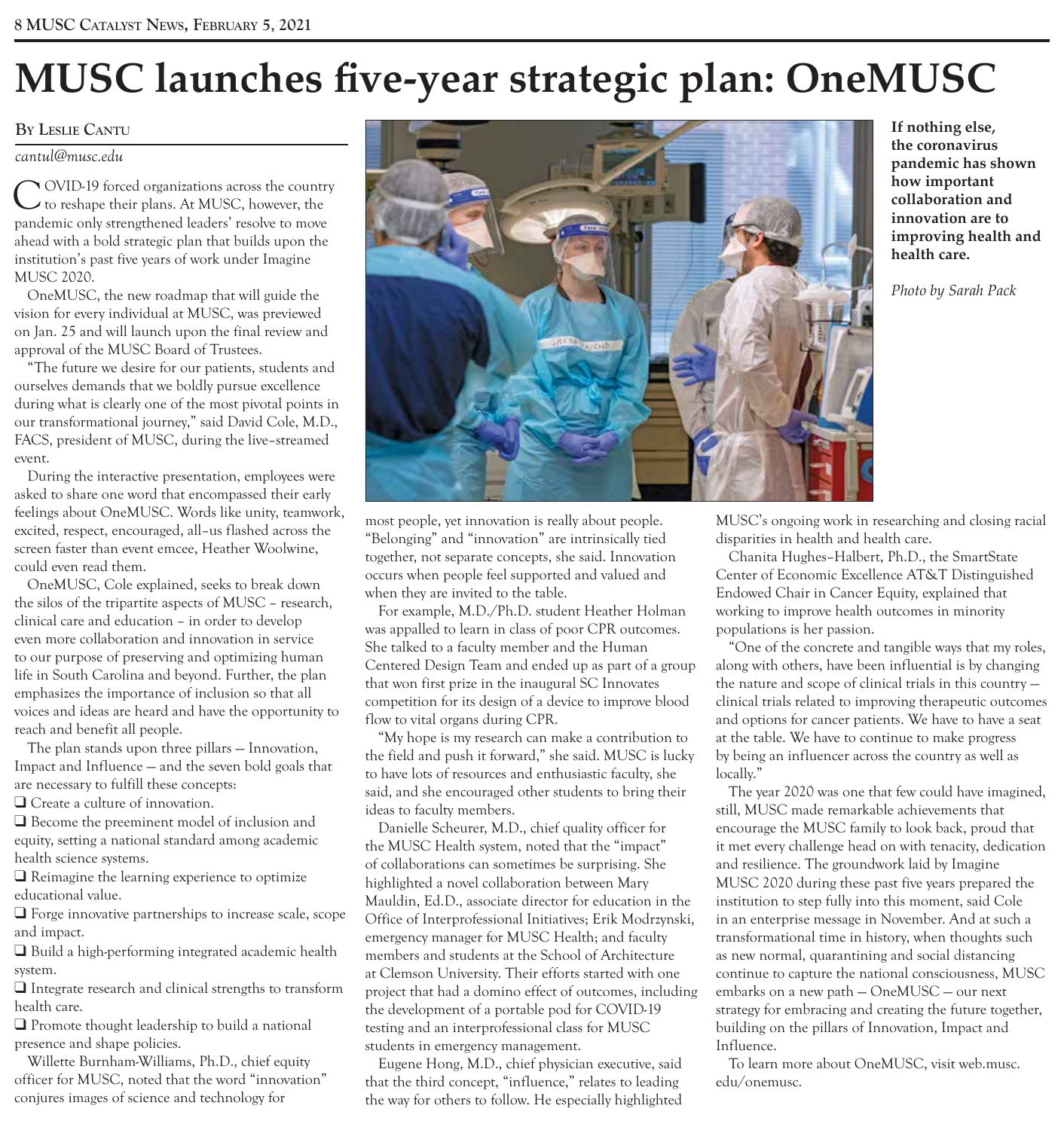# **'NOT THROWING AWAY MY SHOT'**

### *By Kelly Warren*

*A chronicle of my COVID-19 vaccine trial journey.*



### *Vaccine Journal – Part 5*

*Editor's Note: Kelly Warren is a manager with MUSC's Enterprise Campaigns and University Communications. Warren volunteered to be a participant in the MUSC/Astra Zeneca COVID-19 vaccine trial. She shares her experiences so that others might also feel comfortable receiving the vaccine.* 

It's hard to believe that it's been nearly three months since I received my first injection as a participant in the AstraZeneca COVID-19 vaccine trial. Then, almost a month later, I received my second dose. With new vaccine trials gearing up at MUSC, the vaccine rollout underway and people still wondering if they should receive it, I'm sharing another journal entry to help to encourage people to take their shot!

Dec. 3, 2020: Today, I am headed back to campus for my second injection.

Truthfully, I think I'm more nervous this time than I was for the first visit. On one hand, it's nice to know what to expect from the visit and what it's like to feel some side effects. On the other, it wasn't a very fun post-shot evening last time, and I don't really want to feel crummy again.

I've done some research, and it seems like more people were symptomatic after the second shot than the first. I'm not sure if this means I was an outlier with my experiences after the first visit, if I should expect a similar experience after round two or if I'm just overthinking this and there's no way of knowing what will happen.

I have a feeling it's the latter, and I guess we will find out soon!

### **AFTER THE APPOINTMENT**

Injection number two is done and floating around in my body… or however it is the vaccine moves around! This appointment was not as long as the first one but did follow some of the same steps. We began by going over my medical history again and focusing on how I've felt over the past month. I haven't been worried about the symptoms I experienced after the first shot, but it was reassuring to hear again that my response was very normal.

After the paperwork was complete, the next stop was the blood draw. Once again, the nurse did a great job, and I had no pain with the stick or draw. After collecting the blood, with fingers crossed for antibodies in it, they did a nasal test. I'm honestly still not sure what it's for, I just know it's testing something, and I'm glad it isn't as painful as a COVID-testing swab!

Everything was looking good, so it was on to the last stop — shot time. The nurses geared up in PPE, and one quickly administered it. Once again, it hurt a little bit, similar to the flu vaccine. I waited around after the shot for 15 minutes. When there were no immediate side effects, I was cleared to leave, wait and watch to see what would happen.

Fingers crossed for no symptoms this time, but I won't lie. I am a little on edge and really hoping that I don't have a repeat of last time. It wasn't the worst thing ever, and I feel a little bit like a wimp, since it was brief and mild, but I would really prefer not to feel crummy. There's nothing I can do about it either way, though, so here's to hoping!



 *Photo by Sarah Pack*

**MUSC's Kelly Warren meets with MUSC AstraZeneca study nurse Alexandria Murray during a Dec. 3 appointment. Kelly volunteered for the COVID-19 vaccine trial.** 

### *Part 6*

Two months ago, on Dec. 3, I received my second shot in the AstraZeneca COVID-19 vaccine trial. After my experiences with the first shot (https://web. musc.edu/about/news-center/2020/12/10/firsthand-account-of-woman-in-covid-19-vaccine-trial-at-musc), I was a little nervous about a possible reaction. On the "sickness scale," that round really wasn't bad. However, my immune system tends to be solid, and I don't get sick often, besides allergies, so even one night of fevers and aches was a shock to my system.

After receiving the second shot, I headed back to my house and finished the work day, with half of my mind devoted to my to–do list and the other half on guard for any possible symptoms. As afternoon turned to evening, and I put away my work, my mind went on overdrive, as I no longer had work distractions. I tried to stay busy, but it's hard to turn the brain off.

Fortunately, when all was said and done, it turned out that I was worrying for nothing, as I never even felt the symptoms I'd experienced after the first shot. The only thing I noticed was a headache, but those are a frequent presence in my life, so this one was just likely a "normal life" thing.

When I woke up the next morning, I was a little worried that something would crop up as a delayed reaction. But, it seemed I was all clear. The next few days I never experienced any of the chills, aches, fatigue or fever of round one. My arm where I received the shot was sore for a few days, but again, this didn't seem any different from my flu shot.

For a week after the shot, I completed my daily diaries, noting the lack of symptoms and dutifully taking my temperature. The next week, I returned to campus for another appointment. It was a quick round of questions and a small blood draw before they sent me on my way.

During my appointment, I asked where we would go from there. I was told that I would have another appointment in two weeks, similar to the one that I'd had that day. Then, appointments would be more spaced out to 30, 90 and 180 days apart.

I was also curious about when I would officially find out if I had received the vaccine or placebo and how my antibodies look. When the study was initiated, they planned to unblind this data two years from the first visit. But with vaccines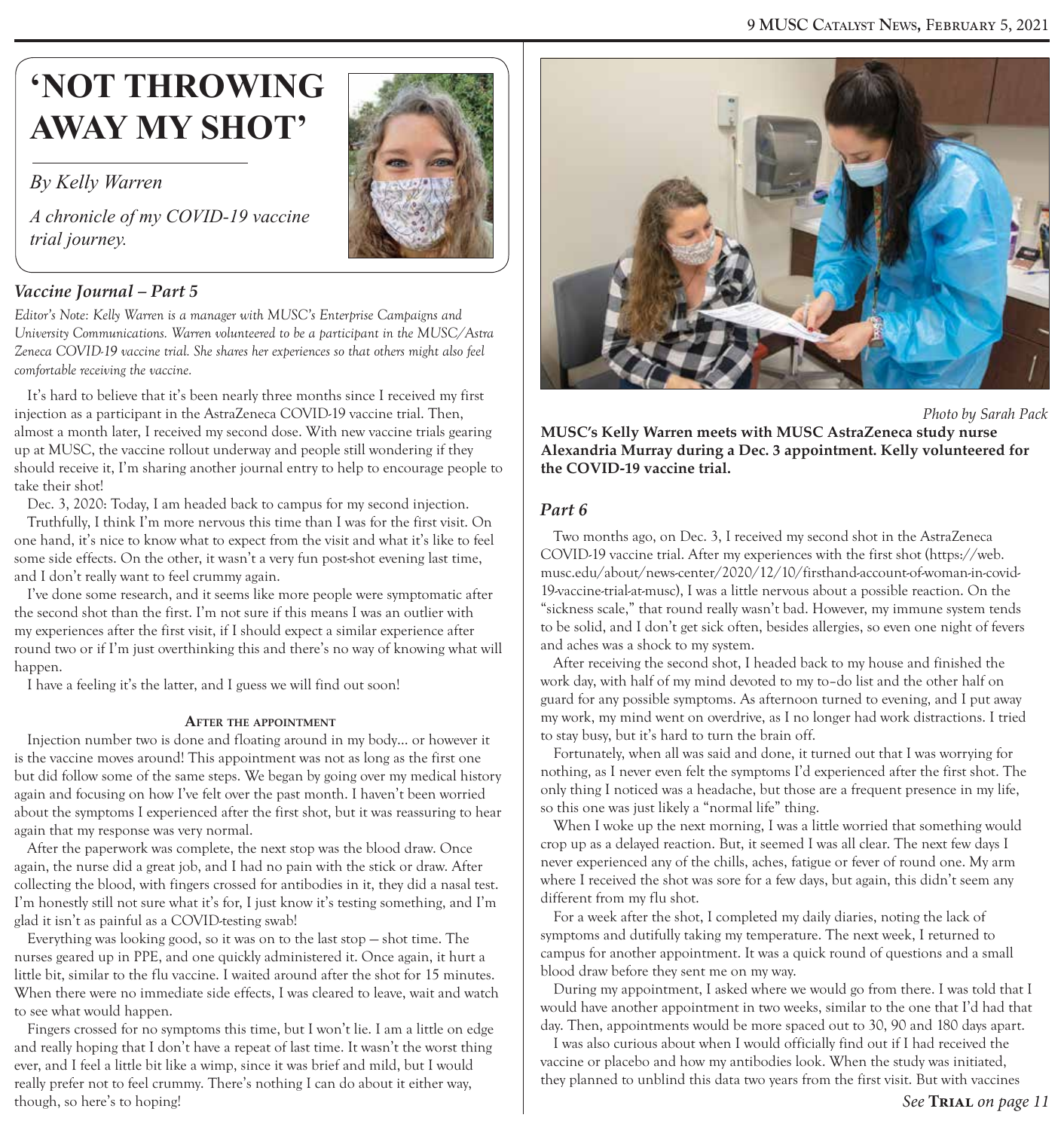## MUSC celebrates Black History Month



1824- The Medical College of the State of South Carolina is established.



1897- The Hospital and Training School for Nurses is opened for the education and treatment of African Americans.



1971- Bernard W. Deas. Jr., M.D., is the first Black student to graduate from MUSC.



2016- The MUSC College of Medicine is recognized as having the fifth largest number of African American medical students in the U.S., outside of historically black colleges and universities.





1896- Dr. Lucy Hughes Brown is the first Black female physician in the area and helps establish The Hospital and Training School for Nurses.



1969- Hospital workers strike for 90 days for higher pay, equal treatment, improved patient safety and unionization (March 17 - June 27).



1976- The first Office of Minority Affairs, led by James Martin. Ph.D., is established.



2021- MUSC establishes the first Office of Equity, integrating and elevating MUSC Health and University's commitment to inclusion.

## www.musc.edu

## $V$ **ACCINES** Continued from Page Seven

able to combine certain phases of the clinical trials of these vaccines that didn't affect the efficacy or safety. The federal government also took a gamble, which paid off, in ramping up production of the vaccines as they entered phase 3 of the clinical trials. Because of that, millions of doses were available and ready to ship when the vaccines proved to be safe and effective in the phase 3 trials. There's also a lot of misinformation about how the mRNA vaccines work. I've received calls and emails from people who have been misled into believing that the vaccine is unsafe, can cause COVID-19 and will affect their genetic makeup. The amount of misinformation on social media is unbelievable. People should know that the mRNA platform used for the Pfizer and Moderna vaccines has been in development for over 30 years. There are trials using these types of vaccines in other infectious diseases, and the technology has been heavily invested in prior to this pandemic.

Although there have been only a few reports of people experiencing adverse events after the vaccine, such as anaphylaxis, there have been many stories written about them, leading to a misperception that this is a common problem. In reality, given the number of people who have been vaccinated, the proportion of those who have developed anaphylaxis is very low. In fact, the Centers for Disease Control and Protection reported in a Morbidity and Mortality Weekly Report released on January 15, 2021 that, out of 1,893,360 individuals who had received the COVID-19 vaccine, there have been just 21 cases of anaphylaxis reported. While it is understandable that people might be concerned about this potential side effect or others, I want to assure the public that the vaccines are in fact extremely safe.

### **Q. When will children be able to get the vaccine?**

**Scheurer:** I would venture to say the earliest that could happen is summer, based on the additional clinical trials that need to be completed and published. At the rate we're vaccinating in the U.S., it will take that long to get all the people over the age of 16 vaccinated anyway.

### **Q. On the topic of monoclonal antibody treatment, should people who have received it also get the vaccine?**

**Scheurer:** Monoclonal antibody treatment is similar to the vaccine, only instead of giving your body the information it needs to make anti-COVID-19 antibodies, it's skipping that step and giving you the antibodies. We think that the ones your body makes, via the vaccine, are probably more effective than giving you the antibodies themselves, but they're still both effective. But again, the short answer is the same as for those who have already contracted COVID-19, we're telling them to wait 90 days after a monoclonal antibody infusion to schedule their vaccine.

### **Q. Does receiving the vaccine mean that you don't need to follow public health precautions anymore?**

**Kuppalli:** No. Right now, we understand that the COVID-19 vaccines prevent you from getting severe Coronavirus infection, but we still don't know whether they prevent you from transmitting it to others. That's why it is so important for all of us to continue to adhere to the important public health precautions we've been talking about for the last year. Even after you have been vaccinated, it is important to continue to wear an appropriately fitting face mask, adhere to good hand hygiene, maintain appropriate physical distance and avoid crowds of people. The vaccine is not a magic bullet, but instead another tool in our box that can be used with our public health measures to help to control the pandemic.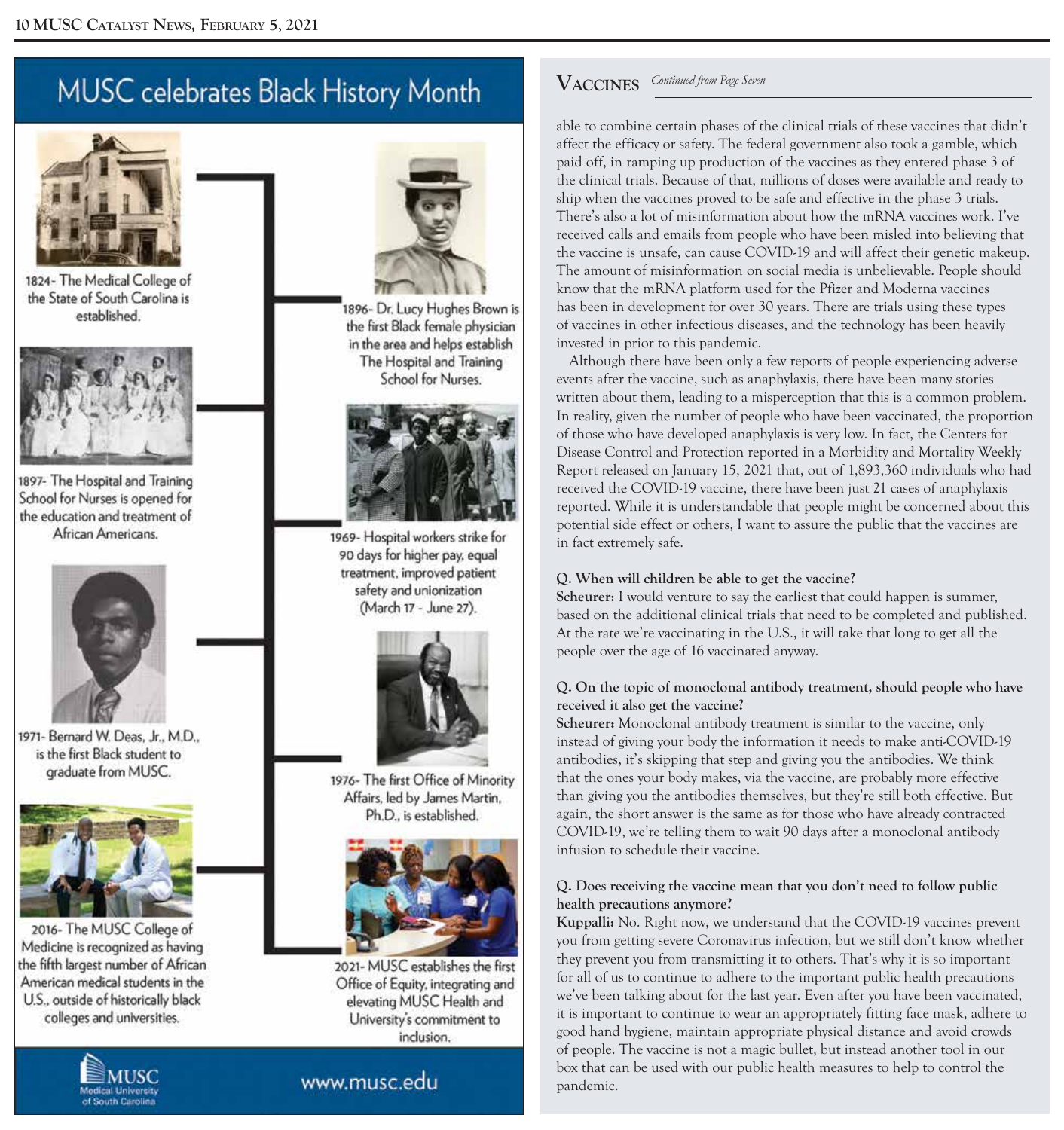### PLATEAU

area has a few things going for it. As the supply. to receive a vaccine. However, if I don't<br>epidemiology team has noted, the growth It is likely that those vaccines protect have antibodies from the two study epidemiology team has noted, the growth

in use hasn't spiked as some feared, infect them again. "Like flu, year to year vaccines currently in distribution. organizations from across the country in use hasn't spiked as some intertions in the country solution. The although Sweat said there is some it might change so much that your body So, until I am eligible, and/or find and award presentations. For meeting<br>concern about an increase in the severity doesn't recognize it." out that I concern about an increase in the severity doesn't recognize it." out that I did receive it, I'll just keep information, visit https://www.<br>Of the illness in people hospitalized with Bottom line: it's no time to let your ma of the illness in people hospitalized with Bottom line: it's no time to let your masking, distancing and sanitizing, org/cpages/annual-conf-2019.<br>COVID-19. To register, visit https://web.

Also, some people are getting time to push the limits." chances. chances cvent.com/event/40cd2190-<br>Note: Since my last appointment. I have cb90-4174-b8b1-254420315c89/

GRANTS Continued from Page Four

pets" for comfort and nurturing. These items help **Support for children with diabetes** the risk of COVID-19, there are still patients in high-<br>to keep patients' minds active and calm **Pediatrics Endocrinology — Awarded \$30** to keep patients' minds active and calm. **Pediatrics Endocrinology — Awarded \$300** 

autism spectrum disorder (ASD). The grant will buy supplies for the toolkit like noise-canceling headphones, fidget items/stress balls, a weighted lap MEDUCARE pediatric transport<br>band, EZ talk communication board and caregiver MEDUCARE Pediatric Trauma Team — communication cards. Awarded \$750

opportunity to ask questions. The grant would cover diversity.

But in the meantime, the Tri–county a much–needed increase in the vaccine health, it'll be a while before I qualify<br>ea has a few things going for it. As the sunnly to receive a vaccine. However, if I don't

rate of COVID-19 slightly decreased in people against the emerging variants, but "vaccines" I've received, I would certainly MUSC employees and students can<br>Berkeley Charleston and Dorchester there are some concerns. Vacci Berkeley, Charleston and Dorchester there are some concerns. Vaccine makers want to be vaccinated as soon as possible! join life sciences leaders and companies<br>counties combined as of Feb 2 are studying that and looking fo counties combined as of Feb. 2. are studying that and looking for ways to I learned subsequently that researchers Free at SCBIO 2021 – South Carolina<br>We are now seeing the number of a heart heir effectiveness as peeded wer

COVID-19. guard down, Sweat said. "This is not the hoping for the best but not taking To register, visit https://w<br>Also some people are getting to puck the limits "chances. com/event/40cd2190-

they think it's more lethal than the first other special needs. New vaccine trials being approved and distributed, I *actually received. In the meantime, stay safe, being the special new the MISC and* assumed this inform version of the coronavirus. That's not a are getting underway at the MUSC and assumed this information would be *keep your masks on and spread the word to social* to *seep your masks on and spread the word to second* t good thing." across the country, which may lead to released sooner. Because of my age and *anyone with any vaccine hesitation!*<br>But in the meantime the Tri-county a much-needed increase in the vaccine health, it'll be a wh We are now seeing the number of boost their effectiveness as needed. We were allowed to "break the blind" for Life Sciences' Virtual Annual Meeting to the vacance on Feb. 16-17. The event features cases per day slowing decreasing, but When it comes to people who have people as they qualify to get the vaccine. on Feb. 16-17. The event features<br>from a high level so there are still many actually had COVID-19 in its ear In other words, the researchers told national speaker sessions on in<br>In other words, the researchers told national speaker sessions on innovation, the searchers to the partnerships, talent and more. people infected in the community," form, Sweat said research suggests that a study participants now eligible for the partnerships, talent and more.<br>Sweat said Sweat said. mutated version of the COVID-19 virus vaccine what they received so they could The conference will include a virt<br>And the number of hospital beds found in South Africa may be able to make informed choices about Found in South Africa may be able to make informed choices about getting the exhibit hall showcasing life sciences<br>infect them again. "I ike flu year to year vaccines currently in distribution. organizations from across th

vaccinated, including health care *particles of the continued with accemy last appointment, I have* the continued with accept and the continued with acceptor of the continued with acceptor of the continued with acceptor of providers who work close to patients, *continued with occasional appointments and* regProcessStep1:7649a295-4873-45c1 people age 70 and up and parents with *digital diaries. I'm not sure when I will be 934f-digital diaries. I'm not sure when I will be*  $q$  *digital diaries. I'm not sure when I will be*  $q$  *eligible for the vaccine, so* 

the cost of videography and closed captioning for two *Testing kits for A1C* videos. **Pharmacy** — Award

**The D–Pod Autism Friendly Initiative** average of 130 to 140 new diabetic patients each important. The A1C is a simple blood test used to a simple blood test used to a simple blood test used to a simple blood test used to **Emergency Services — Awarded \$1,350** *year. Many of these patients have difficulty accurately* diagnose prediabetes and diabetes and is one way<br>The Emergency Department at MUSC is managing carbohydrates and calculating in The Emergency Department at MUSC is managing carbohydrates and calculating insulin. A providers can assess a patient. This lab is typically<br>canized in five pods. A purse in the D Pod came, book titled "The CalorieKing Fat organized in five pods. A nurse in the D-Pod came book titled, "The CalorieKing Fat & Carb Counter" drawn quarterly. There are home testing kits for A<br>un with the idea for the D-Pod Autism Friendly helps children and their up with the idea for the D-Pod Autism Friendly helps children and their families to effectively manage available, but they are not covered by prescription<br>Initiative The initiative includes building an carbs so that they c Initiative. The initiative includes building an carbs so that they can administer insulin properly. The autism-friendly toolkit to help with the sensory book also provides nutrition information for many autism-friendly toolkit to help with the sensory book also provides nutrition information for many — one for each quarter — plus the cost to ship it to and communication needs of patients with local restaurants. This grant will allow the division to the patient. A grant of \$2,000 allows for the purchase about 30 books for its patients.

The MEDUCARE Pediatric Transport Team In honor of February being Black History Month,<br>transports children and babies to and from the MUSC MISC's Office of Student Programs and Student *Bedside shift report education/patient* transports children and babies to and from the MUSC MUSC's Office of Student Programs and Student Shawn Jenkins Children's Hospital by ambulance Diversity will bost a virtual cookin engagement<br>**Ouality Department — Awarded \$1,550** and helicopter. The \$750 grant will allow the team to Tuesday. Feb. 16 via Zoom event. Learn how to coo **Quality Department — Awarded \$1,550** and helicopter. The \$750 grant will allow the team to Tuesday, Feb. 16 via Zoom event. Learn how to cook The Quality Department will use the grant to buy two Ferno Neo Mate infant rest buy two Ferno Neo Mate infant restraint systems. The a beloved Charleston staple – shrimp and grits –<br>system's unique design keeps a baby's head stable on a a section of owner vehets Sameka Jenkins and make videos that show how best to include patients system's unique design keeps a baby's head stable on a featuring Lowcountry chefs Sameka Jenkins and and their families in shift change. The goal is to stretcher. This is stretcher. This is especially important for babies who are  $\frac{1}{2}$  Emma Cromedy. No stretcher. This is to stretcher. ensure that care teams communicate all important younger than 2 months old and cannot control their An RSVP link to watch the demonstration can be<br>information about care while giving the patient an heads.

*Continued from Page One* children who are chronically ill or have *TRIAL Continued from Page Nine concludes my entries. Stay tuned for my concludes my entries. Stay tuned for my concludes my entries. Stay tuned* children who characterized and distributed, I return, hopefully soon, after I find out what I being approved and distributed, I

*Mission Partner*" to gain free admission.

## Pharmacy — Awarded \$2,000

weighted wraps and lifelike interactive companion<br>"bets" for comfort and nurturing. These items help **Support for children with diabetes** the risk of COVID-19, there are still patients in high-The Division of Pediatric Endocrinology sees an a facility for care. Still, tracking blood sugar levels is<br>
The A1C is a simple blood test used to

found at https://education.musc.edu/students/spsd/